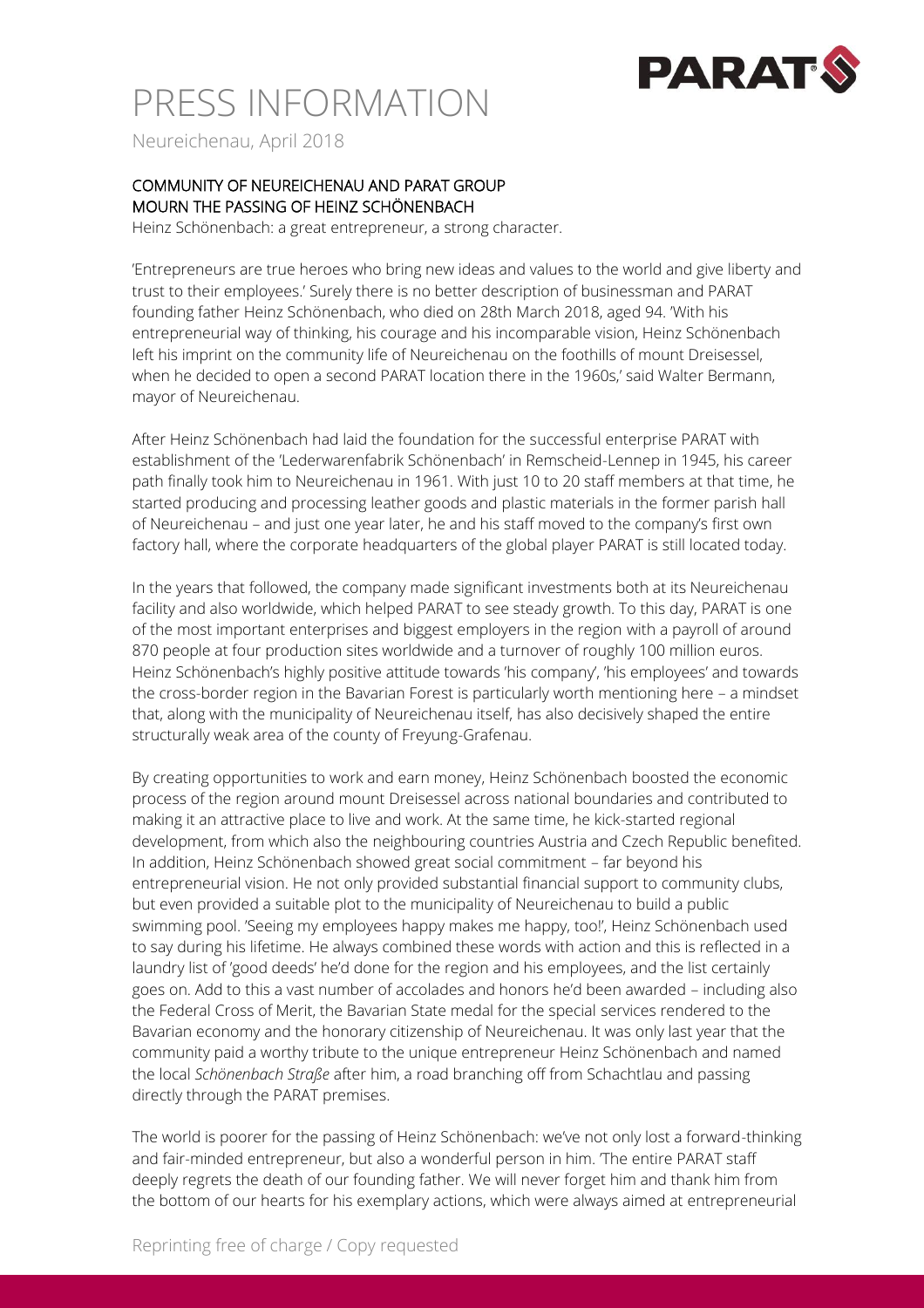

### PRESS INFORMATION

vision and human warmth. We owe him our deepest respect and gratitude – today and in the future.', Martin Kremsreiter and Frank Peters, the current Managing Directors of PARAT Group, unanimously stated.

*Images*:







The PARAT factory in those days ….



….. and today.